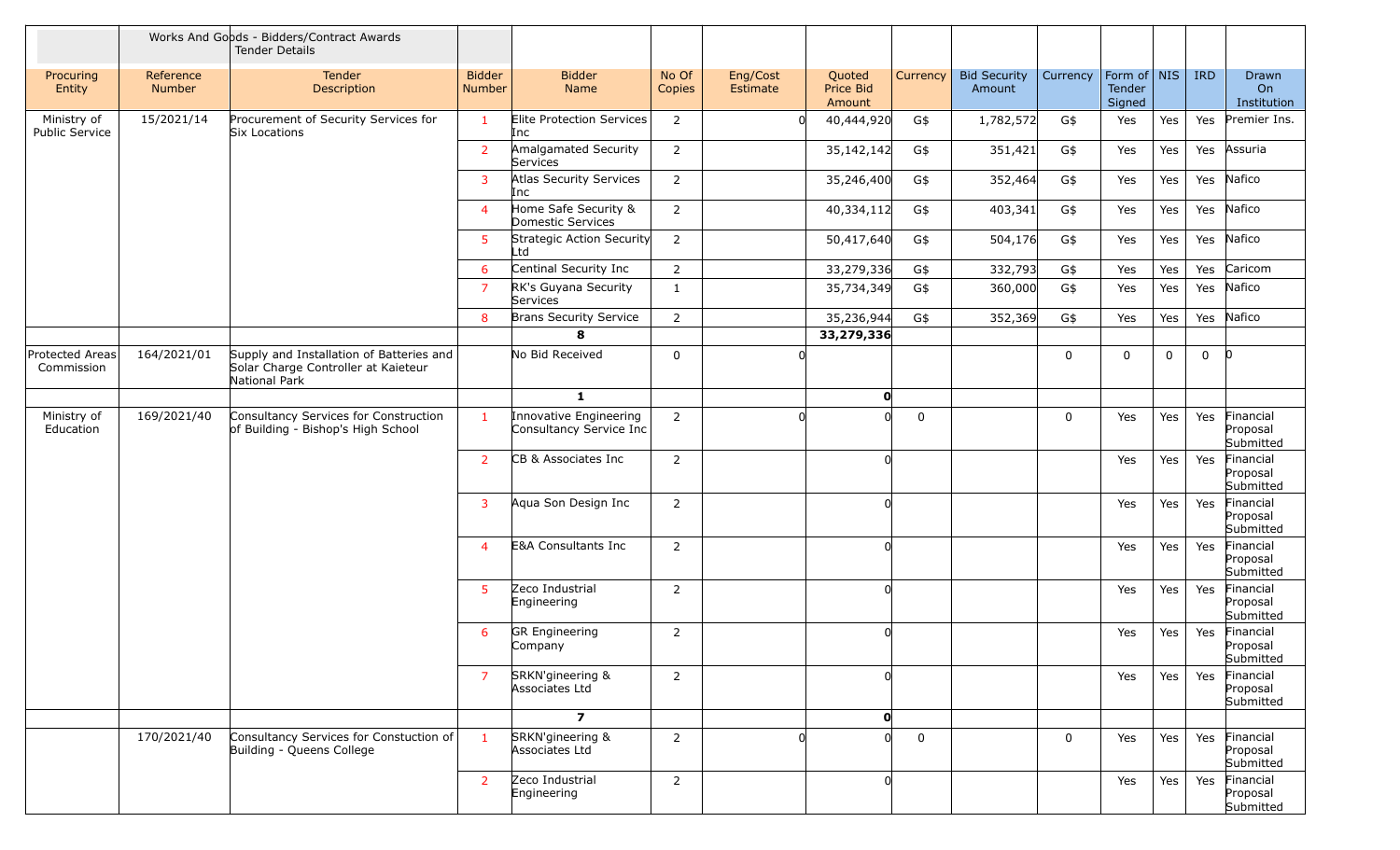|                             |                     | Works And Goods - Bidders/Contract Awards<br><b>Tender Details</b>                                        |                         |                                                   |                 |                      |                               |          |                               |             |                                   |     |            |                                        |
|-----------------------------|---------------------|-----------------------------------------------------------------------------------------------------------|-------------------------|---------------------------------------------------|-----------------|----------------------|-------------------------------|----------|-------------------------------|-------------|-----------------------------------|-----|------------|----------------------------------------|
| Procuring<br>Entity         | Reference<br>Number | Tender<br>Description                                                                                     | <b>Bidder</b><br>Number | <b>Bidder</b><br>Name                             | No Of<br>Copies | Eng/Cost<br>Estimate | Quoted<br>Price Bid<br>Amount | Currency | <b>Bid Security</b><br>Amount | Currency    | Form of   NIS<br>Tender<br>Signed |     | <b>IRD</b> | Drawn<br>On<br>Institution             |
|                             | 170/2021/40         |                                                                                                           | $\mathbf{3}$            | Aqua Son Design Inc                               | $\overline{2}$  |                      | 0l                            |          |                               |             | Yes                               | Yes | Yes        | Financial<br>Proposal<br>Submitted     |
|                             |                     |                                                                                                           | $\overline{4}$          | <b>GR</b> Engineering<br>Company                  | $\overline{2}$  |                      | 0l                            |          |                               |             | Yes                               | Yes | Yes        | Financial<br>Proposal<br>Submitted     |
|                             |                     |                                                                                                           | 5 <sup>1</sup>          | <b>E&amp;A Consultants Inc</b>                    | $\overline{2}$  |                      | $\Omega$                      |          |                               |             | Yes                               | Yes | Yes        | Financial<br>Proposal<br>Submitted     |
|                             |                     |                                                                                                           | 6                       | Deen & Partners                                   | $\overline{2}$  |                      | 0l                            |          |                               |             | Yes                               | Yes | Yes        | Financial<br>Proposal<br>Submitted     |
|                             |                     |                                                                                                           | $\overline{7}$          | Innovative Engineering<br>Consultancy Service Inc | $\overline{2}$  |                      | 0l                            |          |                               |             | Yes                               | Yes | Yes        | Financial<br>Proposal<br>Submitted     |
|                             |                     |                                                                                                           | 8                       | CB & Associates Inc                               | $\overline{2}$  |                      | <sub>0</sub>                  |          |                               |             | Yes                               | Yes | Yes        | Financial<br>Proposal<br>Submitted     |
|                             |                     |                                                                                                           |                         | 8                                                 |                 |                      | $\mathbf{o}$                  |          |                               |             |                                   |     |            |                                        |
|                             | 171/2021/40         | Consultancy Services for Consultancy<br>Services for Construction of Building -<br>St. Stanislans College | $\mathbf{1}$            | SRKN'gineering &<br>Associates Ltd                | $\overline{2}$  |                      | n                             | 0        |                               | $\mathbf 0$ | Yes                               | Yes |            | Yes Financial<br>Proposal<br>Submitted |
|                             |                     |                                                                                                           | 2                       | <b>E&amp;A Consultants Inc</b>                    | $\overline{2}$  |                      | $\Omega$                      |          |                               |             | Yes                               | Yes | Yes        | Financial<br>Proposal<br>Submitted     |
|                             |                     |                                                                                                           | $\mathbf{3}$            | <b>GR</b> Engineering<br>Company                  | $\overline{2}$  |                      | 0l                            |          |                               |             | Yes                               | Yes | Yes        | Financial<br>Proposal<br>Submitted     |
|                             |                     |                                                                                                           | $\overline{4}$          | Aqua Son Design Inc                               | $\overline{2}$  |                      | $\Omega$                      |          |                               |             | Yes                               | Yes | Yes        | Financial<br>Proposal<br>Submitted     |
|                             |                     |                                                                                                           | 5 <sup>1</sup>          | Zeco Industrial<br>Engineering                    | $\overline{2}$  |                      | $\Omega$                      |          |                               |             | Yes                               | Yes | Yes        | Financial<br>Proposal<br>Submitted     |
|                             |                     |                                                                                                           | 6                       | CB & Associates Inc                               | $\overline{2}$  |                      | 0l                            |          |                               |             | Yes                               | Yes | Yes        | Financial<br>Proposal<br>Submitted     |
|                             |                     |                                                                                                           |                         | Innovative Engineering<br>Consultancy Service Inc | $\overline{2}$  |                      |                               |          |                               |             | Yes                               | Yes |            | Yes Financial<br>Proposal<br>Submitted |
|                             |                     |                                                                                                           |                         | $\overline{\mathbf{z}}$                           |                 |                      | $\mathbf{0}$                  |          |                               |             |                                   |     |            |                                        |
| Ministry of<br>Public Works | 179/2021/31         | Supply of Material for Main and Standby<br>Power Solution for Instrument Landing<br>System                |                         | Cummings Elec. Co. Ltd<br>L1                      | $\overline{2}$  |                      | 1,971,280                     | G\$      | 200,000                       | G\$         | Yes                               | Yes |            | Yes Nafico                             |
|                             |                     |                                                                                                           |                         | $\overline{2}$                                    |                 |                      | 1,971,280                     |          |                               |             |                                   |     |            |                                        |
|                             | 179/2021/31         |                                                                                                           | $\mathbf{1}$            | Cummings Elec. Co. Ltd<br>$\overline{2}$          |                 |                      | 129,167,993                   | G\$      | 200,000                       | G\$         | Yes                               | Yes | Yes        |                                        |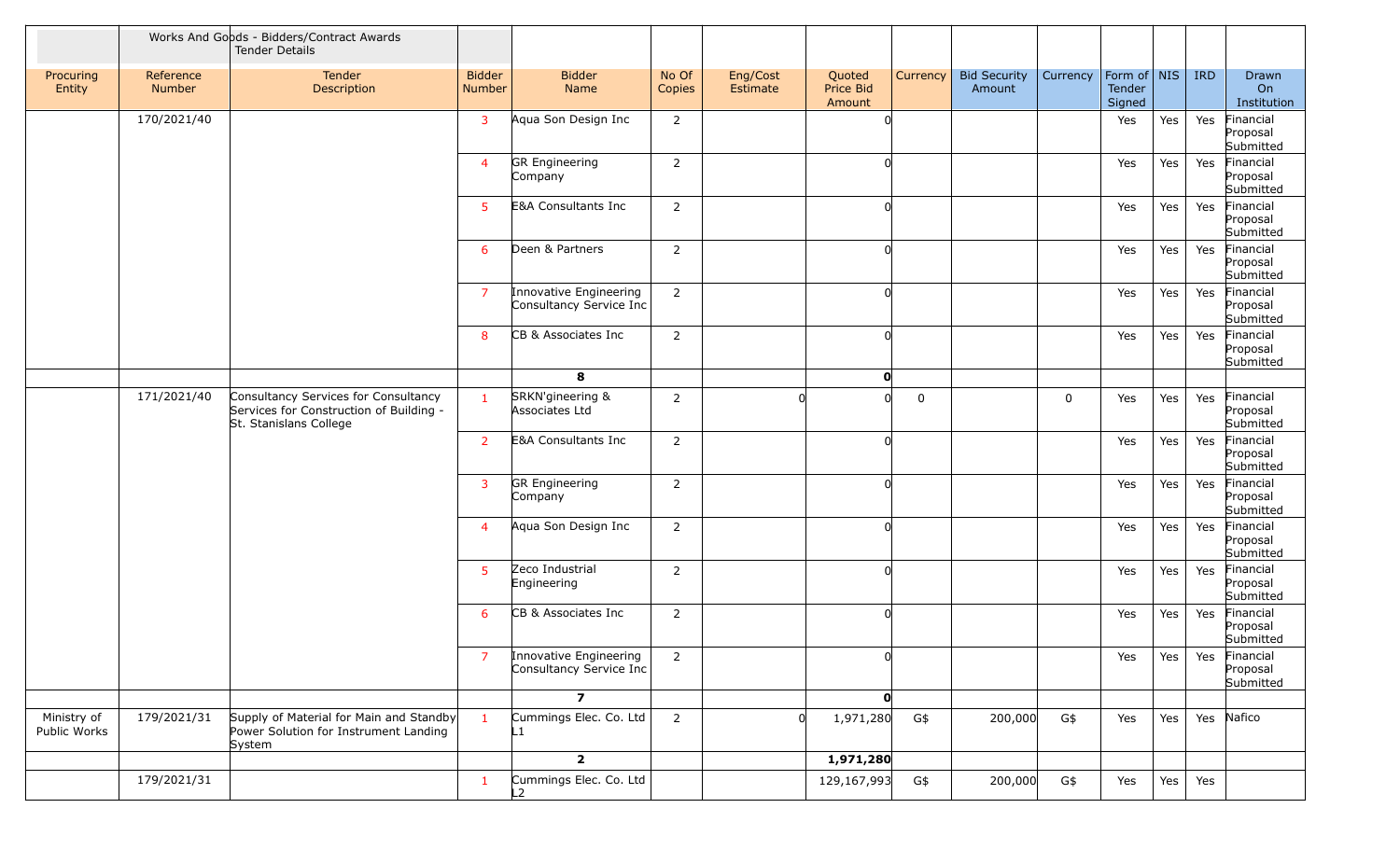|                                   |                            | Works And Goods - Bidders/Contract Awards<br><b>Tender Details</b>                                                         |                                |                                                         |                 |                      |                               |             |                               |             |                                 |             |              |                                        |
|-----------------------------------|----------------------------|----------------------------------------------------------------------------------------------------------------------------|--------------------------------|---------------------------------------------------------|-----------------|----------------------|-------------------------------|-------------|-------------------------------|-------------|---------------------------------|-------------|--------------|----------------------------------------|
| Procuring<br>Entity               | Reference<br><b>Number</b> | <b>Tender</b><br>Description                                                                                               | <b>Bidder</b><br><b>Number</b> | <b>Bidder</b><br>Name                                   | No Of<br>Copies | Eng/Cost<br>Estimate | Quoted<br>Price Bid<br>Amount | Currency    | <b>Bid Security</b><br>Amount | Currency    | Form of NIS<br>Tender<br>Signed |             | <b>IRD</b>   | Drawn<br><b>On</b><br>Institution      |
|                                   | 186/2021/31                | Feasibility Study and Preliminary<br>Designs for the Construction of a Bridge<br>Over the Corentyne River as a PPP         | $\mathbf{1}$                   | Exp Ser. Inc. & Pedelta<br>Arc. & Cemco                 | $\overline{2}$  | U                    | U                             | $\mathbf 0$ |                               | $\mathbf 0$ | Yes                             | N/A         |              | N/A Finanical<br>proposal<br>submitted |
|                                   |                            |                                                                                                                            | $\overline{2}$                 | Typa & Technica y<br>Proyectos Firm Eng.,<br>Leonhardt  | $\overline{2}$  |                      | U                             |             |                               |             | Yes                             | N/A         | N/A          | Financial<br>proposal<br>submitted     |
|                                   |                            |                                                                                                                            | 3                              | Egis Structures & Env.<br>Representative (France)       | $\overline{2}$  |                      | <sub>0</sub>                  |             |                               |             | Yes                             | N/A         |              | N/A Financial<br>proposal<br>submitted |
|                                   |                            |                                                                                                                            | 4                              | WSP Carib. Ltd & ACE<br>Consul. Kepler. NV.<br>ECO Eng. | $\overline{2}$  |                      | <sub>0</sub>                  |             |                               |             | Yes                             | N/A         |              | N/A Financial<br>proposal<br>submitted |
|                                   |                            |                                                                                                                            |                                | $\overline{\mathbf{4}}$                                 |                 |                      | O                             |             |                               |             |                                 |             |              |                                        |
| Office of the<br>Prime Minister   | 234/2021/02                | Provision of Accounting Services                                                                                           |                                | No Bid Received                                         | 0               | U                    |                               |             |                               | 0           | 0                               | $\mathbf 0$ | $\mathbf{0}$ | 0                                      |
|                                   |                            |                                                                                                                            |                                | $\mathbf{1}$                                            |                 |                      | $\mathbf{o}$                  |             |                               |             |                                 |             |              |                                        |
| Ministry of<br>Health             | 264/2021/47                | Renovation to Patient Ward at Mibicuri<br>Hospital, Black Bush Polder                                                      | -1                             | <b>TUD Construction</b>                                 | 1               | ΩI                   |                               | G\$         | 1,000,000                     | G\$         | Yes                             | Yes         | Yes          | Caricom                                |
|                                   |                            |                                                                                                                            | $\overline{2}$                 | Pro Business                                            | $\mathbf{1}$    |                      | 30,436,780                    | G\$         | 456,552                       | G\$         | Yes                             | Yes         | Yes          | Premier                                |
|                                   |                            |                                                                                                                            |                                | $\overline{2}$                                          |                 |                      | 0                             |             |                               |             |                                 |             |              |                                        |
| Guyana Sugar<br>Corporation       | 303/2021/21                | Repairs to Northern Sugar Storage<br>Bond at Demerara Sugar Terminal                                                       | -1                             | Yunas Civil & Building<br>Const. Services               | 1               | 49,265,277           | 50,106,500                    | G\$         | 1,000,000                     | G\$         | Yes                             | Yes         | Yes          | Caricom                                |
|                                   |                            |                                                                                                                            | 2                              | Memorex Enterprise                                      |                 |                      | 48,820,300                    | G\$         | 940,406                       | G\$         | Yes                             | Yes         |              | Yes Assuria                            |
|                                   |                            |                                                                                                                            |                                | $\overline{2}$                                          |                 |                      | 48,820,300                    |             |                               |             |                                 |             |              |                                        |
|                                   | 304/2021/21                | Rehabilitation of Mooring Facility at<br>Demerara Sugar Terminal Wharf<br>Ruimveldt                                        | -1                             | Yunaz Civil & Building<br>Construction Services         | 1               | 27, 148, 171         | 29,351,400                    | G\$         | 560,000                       | G\$         | Yes                             | Yes         |              | Yes Caricom                            |
|                                   |                            |                                                                                                                            | 2                              | Memorex Enterprise                                      | $\overline{2}$  |                      | 55,877,390                    | G\$         | 1,117,548                     | G\$         | Yes                             | Yes         | Yes          | Assuria                                |
|                                   |                            |                                                                                                                            |                                | $\overline{2}$                                          |                 |                      | 29,351,400                    |             |                               |             |                                 |             |              |                                        |
| Ministry of<br>Agriculture        | 305/2021/21                | Installation 400m Geotextile Tube to<br>From Groynes along the Foreshore of<br>Friendship/Annandale East Coast<br>Demerara | $\mathbf{1}$                   | S&K Const. Consul. Ser.<br>& Gen. Sup. Inc.             | 1               | Ωl                   | 40,425,000                    | G\$         | 905,360                       | G\$         | Yes                             | Yes         | Yes          | Caricom                                |
|                                   |                            |                                                                                                                            | $\overline{2}$                 | M&B Construction                                        | $\overline{2}$  |                      | 45,140,000                    | G\$         | 905,360                       | G\$         | Yes                             | Yes         | Yes          | Assuria                                |
|                                   |                            |                                                                                                                            |                                | TSR Invesrments                                         | 2               |                      | 44,769,000                    | G\$         | 905,360                       | G\$         | Yes                             | Yes         |              | Yes Assuria                            |
|                                   |                            |                                                                                                                            | 4                              | Platinum Investments<br>Inc                             | $\overline{2}$  |                      | 43,852,000                    | G\$         | 905,360                       | G\$         | Yes                             | Yes         |              | Yes Premier Ins                        |
|                                   |                            |                                                                                                                            | 5                              | Profession Engineering<br>& Const. Ser                  | $\overline{2}$  | 45,218,000           | 47,270,000                    | G\$         | 905,360                       | G\$         | Yes                             | Yes         |              | Yes Caricom                            |
|                                   |                            |                                                                                                                            |                                | 5                                                       |                 |                      | 40,425,000                    |             |                               |             |                                 |             |              |                                        |
| Guyana<br>Elections<br>Commission | 55/2021/11                 | Provision of Security Services for Year<br>2022                                                                            | $\mathbf{1}$                   | <b>Brans Security Service</b>                           | $\overline{2}$  |                      | $0 \mid 155,607,815$          | G\$         | 1,556,078                     | G\$         | Yes                             | Yes         |              | Yes Nafico                             |
|                                   |                            |                                                                                                                            | $\overline{2}$                 | Amalgamated Sec. Ser.<br>Guy. Inc                       | $\overline{2}$  |                      | 139,799,407                   | G\$         | 1,397,994                     | G\$         | Yes                             | Yes         |              | Yes Assuria                            |